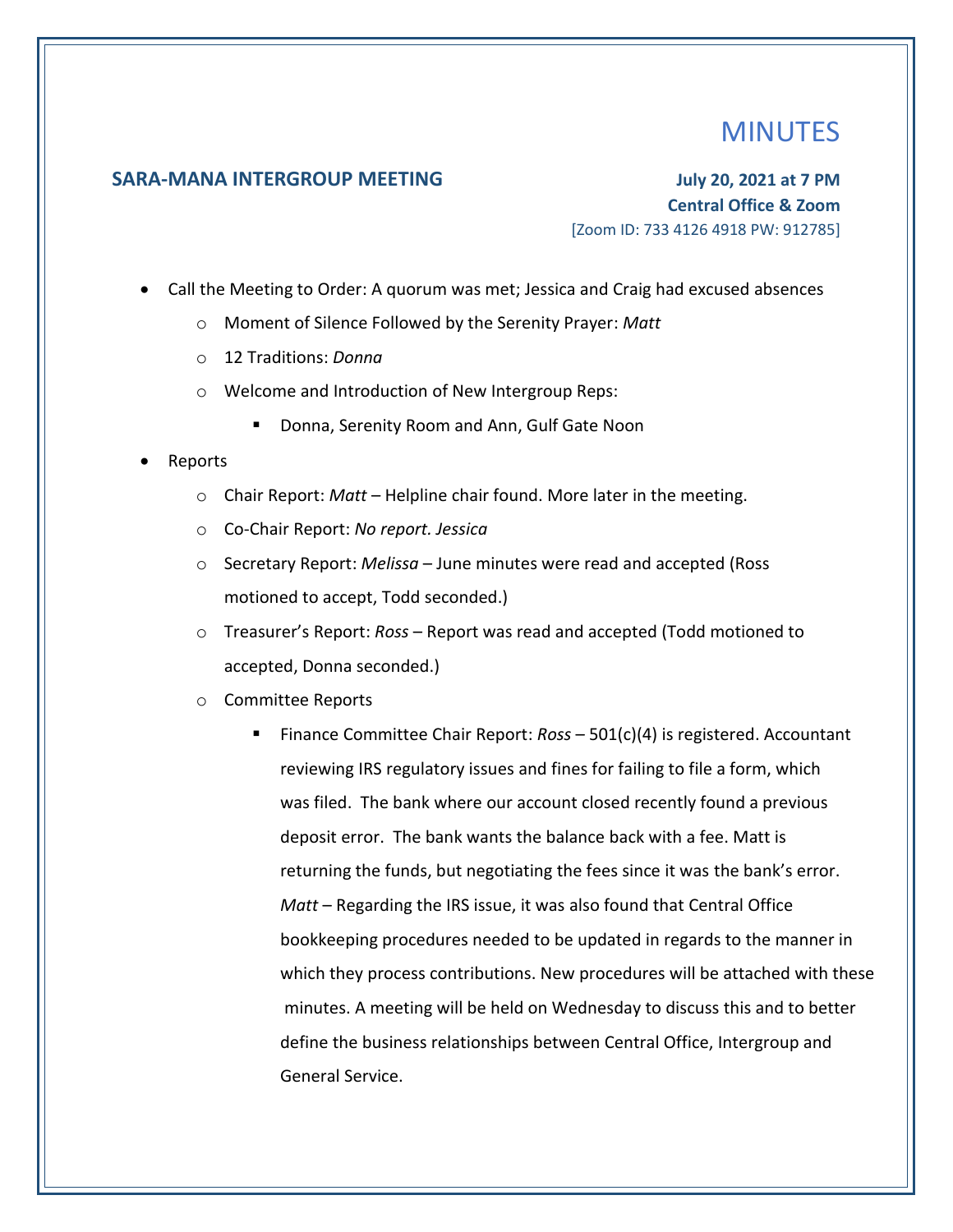- District Intergroup Liaison: *Matt* Our area has been dealing well with groups with both in person and Zoom meetings being one or separate. Other areas are struggling. Groups are also concerned about use of Venmo for contributions. More to come.
- Helpline: *Greg* New chair has been identified and will be trained. A Zoom training will be scheduled soon for all interested volunteers. *Matt -* H&I has asked if the Helpline can provide Bridging the Gap callers with their committee's phone number so they can then assist BTG callers with rides to meeting and connect them to other services. The group discussed the shared service opportunity and possible shared cost of the helpline. A motion was made and approved to get more information from H&I. (Ross made the motion, Melissa seconded).
- Where & When: *Samantha* No updates. Last issue was March (Yellow).
- Newsletter: *Christine* Newsletter will be done by August 9<sup>th</sup>. A volunteer "Help Wanted" section will be added to connect volunteers with service oppertunities, along with a contributions update section and to promote events. Intergroup reps should ask members to contribute content, as well as group bios. The newsletter will be posted on aasrq.org, as well as emailed out (the list needs updating). *Todd –* Bios from groups can be emailed to info@aasrq.org. *Ann* – Will any paper copies be available? *Christine* – Yes. *Ann* – There was discussion about groups printing themselves. *Matt -* Not in the current plan, but this can be considered. *Ross -* Add Finance Committee members to the help wanted section.
- o Central Office Report: *Matt* Meeting will be about tax issues, contributions, and rent payments. Ross was thanked for the successful Overdue BBQ!
- o General Service District 4 Report: *Alan* Next General Service meeting is Saturday, July 24, 9 AM workshop on Concept 6. Meeting will be held 10 AM to 12 PM with several motions including changing website to technology. An in-